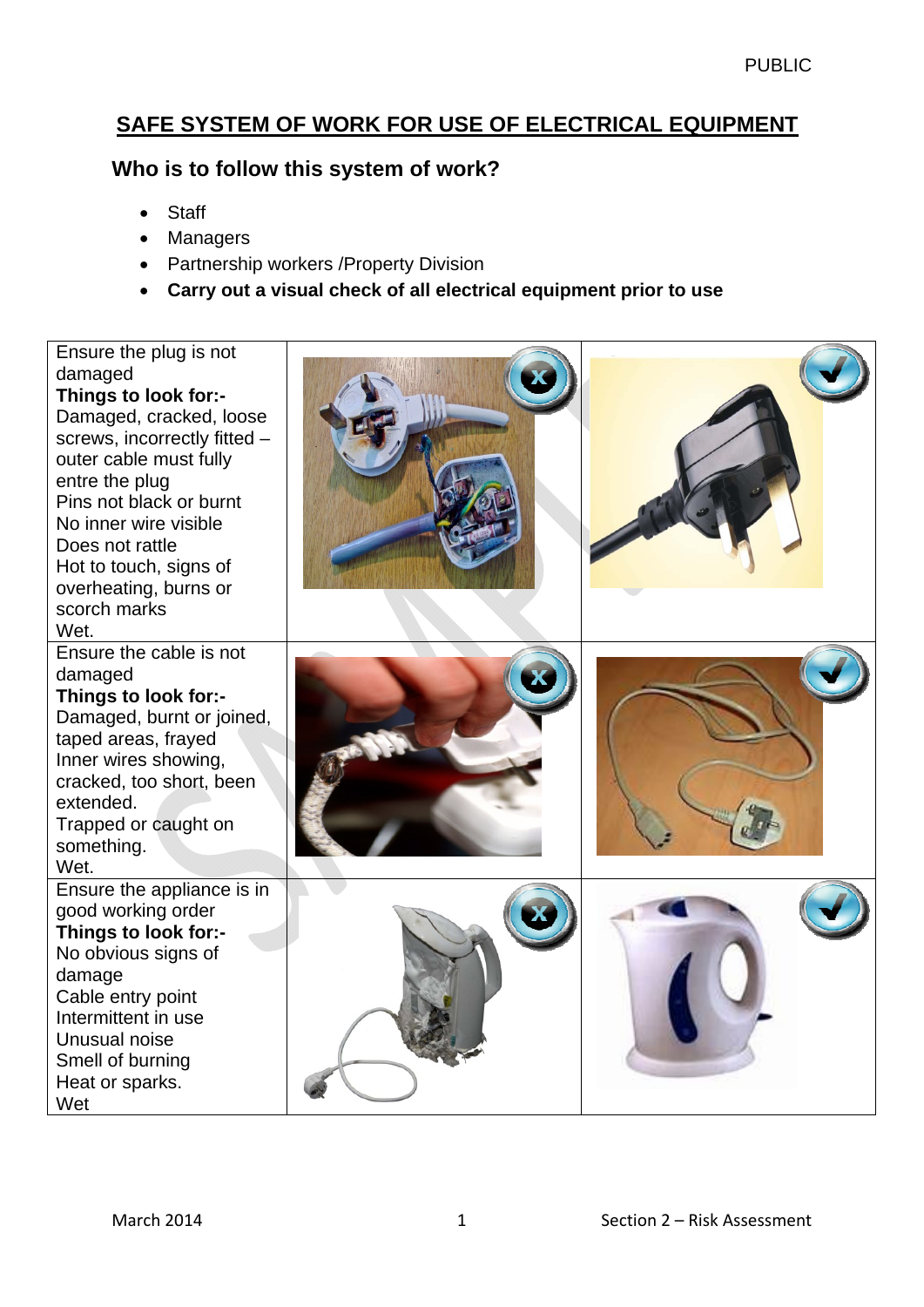- **Place an out of order/do not use sign on any appliance showing visual signs that it may be unsafe ,and remove to a secure location**
- Report any faulty equipment **immediately** to the duty manager
- Duty manager to report for repair to appropriate supplier
- Duty manager **must** record in faults report book
- Only use the equipment for the purpose it is intended for
- Follow any training given for the equipment, training provided through Work in safety courses and or manufacturers instruction of use
- Nominated electrical equipment **Must** be used with a RCD adaptor
- Avoid trailing cables. Only use extension leads where no other option is available
- Keep all appliances dry
- Do not use with wet hands
- Use for intended purposes only with no adaptions

## **Plugging in equipment**